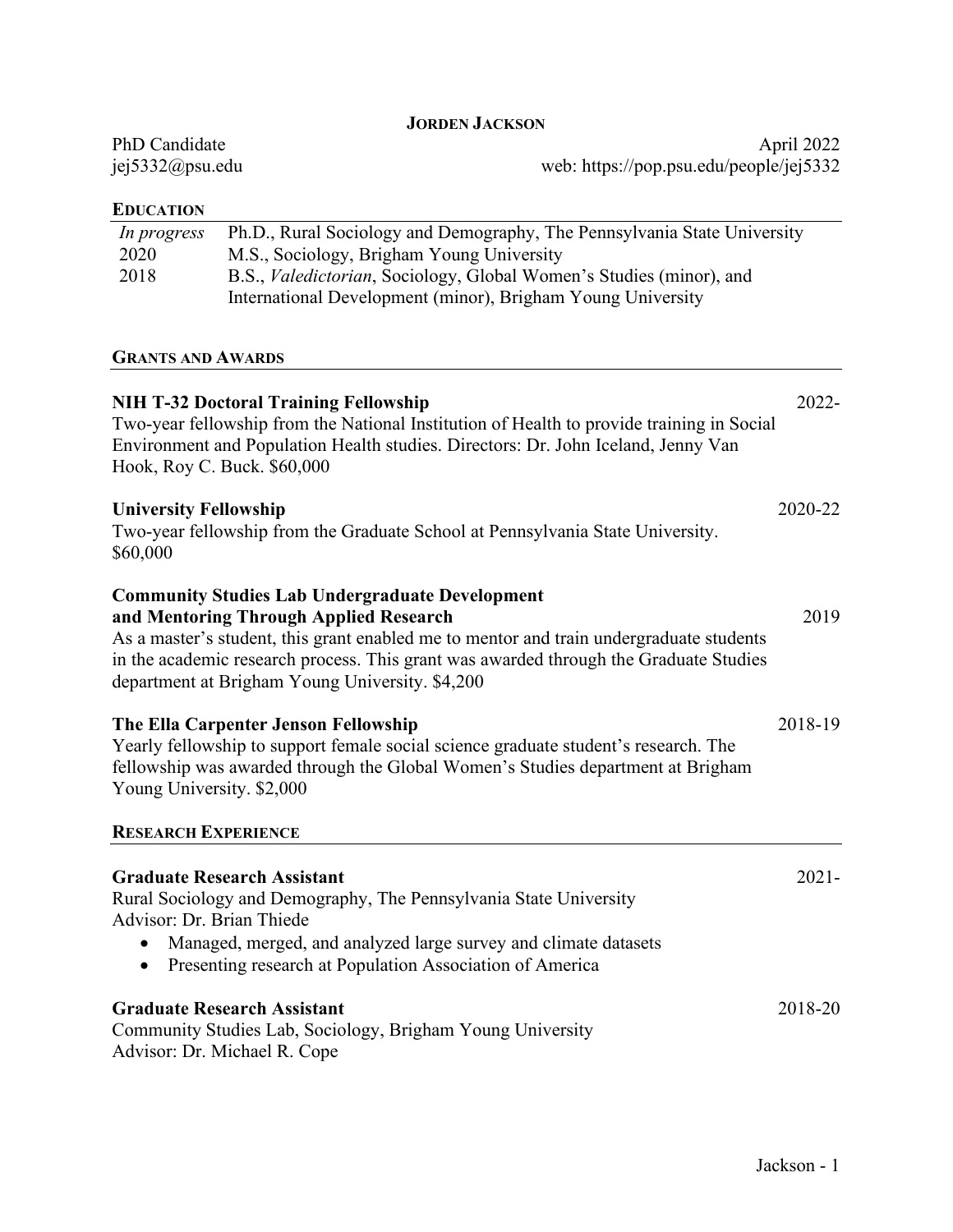- Contributed to the design, implementation, management, and analysis of the Rural Utah Community Survey, the Montana Health Matters Survey, the Springville Citizen's Viewpoint Survey, and the Colstrip Montana Citizen's Viewpoint Survey
- Qualitative and quantitative data analysis
- Presented results from various projects at Rural Sociological Society conferences and Pacific Sociological Society conferences
- Participated in and lead projects through the publishing process
- Teaching and mentoring undergraduate students

| Undergraduate Research Assistant                                              | 2017-18 |
|-------------------------------------------------------------------------------|---------|
| Community Studies Lab, Sociology, Brigham Young University                    |         |
| Supervisor: Dr. Michael R. Cope, Dr. Scott Sanders                            |         |
| • Gathered and analyzed qualitative data                                      |         |
| • Contributed to literature review and data analysis of quantitative projects |         |
| <b>TEACHING EVPEPIENCE</b>                                                    |         |

# **TEACHING EXPERIENCE**

| Data Analysis, Teaching Assistant, Sociology | Sept 2017 to Dec 2017 |
|----------------------------------------------|-----------------------|
| Brigham Young University, Provo, Utah        |                       |
| Supervisor: Dr. Eric Dahlin                  |                       |
|                                              |                       |

### **Research Methods, Teaching Assistant**, Sociology Jan 2017- Aug 2017

Brigham Young University, Provo Utah Supervisor: Dr. Michael R. Cope

# **PUBLICATIONS**

# *Peer Reviewed Journal Publications*

- **Jackson, Jorden E.**, Michael R. Cope, Scott R. Sanders, & Hayley Pierce. 2021. "Privilege and Place: an exploratory study about healthcare bypass behavior." *Rural and Remote Health* 21(1):5952-5952.
- Cope, Michael R., Jorden E. Jackson, Kayci A. Muirbrook, Carol Ward, Paige N. Park<sup>,</sup> and Genevieve M. Smith. 2020. "Sense of Community on Collegiate Campus and Graduation Expectations: An Exploratory Study." *SN Social Sciences* 1(2):1-19.
- Cope, Michael R., Kayci A. Muirbrook, **Jorden E. Jackson**, Paige N. Park, Carol Ward, Curtis Child, and Jonathan A. Jarvis. 2020. "Experiences with General Education: How Sense of Community Shapes Students' Perceptions." *Studies in Higher Education* 11(4):1-15.
- Ward, Carol, Michael R. Cope, and **Jorden E. Jackson**. 2020. "Healthcare Access among Older Rural Women Veterans in Utah." *Rural Sociology* 0(0) pp. 1-25.
- Cope, Michael R., Carol Ward, **Jorden E. Jackson**, Kayci A. Muirbrook, and Alex Nicholas Andre. 2020. "Taking another Look at the Sense of Community Index: Six Confirmatory Factor Analyses." *The Journal of Community Psychology* 48(5):1410-1423.
- Cope, Michael R., Tim Slack, **Jorden E. Jackson**, and Vanessa A. Parks. 2020. "Community sentiment following the Deepwater Horizon oil spill disaster: A test of time, systemic community, and corrosive community models." *Journal of Rural Studies* 30(2020):105390.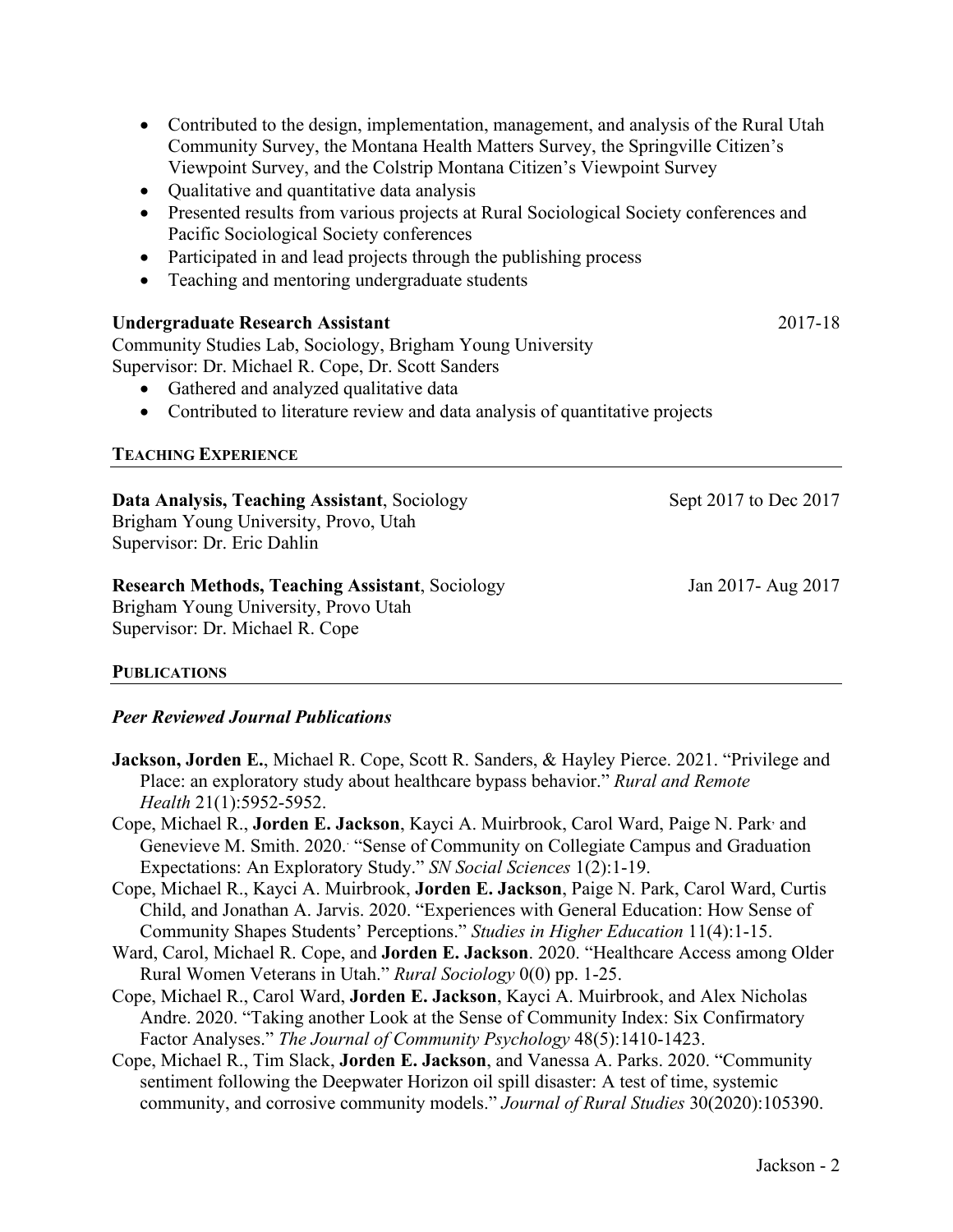- Cope, Michael R., Tim Slack, Troy C. Blanchard, Matthew R. Lee, and **Jorden E. Jackson**. 2020. "The Louisiana Community Oil Spill Survey (COSS) Dataset." *Data in Brief* 30 (February):124-132.
- Cope, Michael R., **Jorden E. Jackson**, Scott R. Sanders, Lance D. Erickson, Tippe Morlan, and Ralph B. Brown. 2020. "The Manifestation of Neighborhood Effects: A Pattern for Community Growth?" *Societies* 10(16):1-17.
- Muir, Jonathan A., Michael R. Cope, Leslie Angeningsih, and **Jorden E. Jackson**. 2020. "To Move Home or Move On? Investigating the Impact of Recovery Aid on Migration Status after Volcanic Eruptions in Merapi, Indonesia." *International Journal of Disaster Risk* Reduction 46(101478):1-17.
- Sanders, Scott R., Michael R. Cope, Paige N. Park, Wesley R. Jeffery, **Jorden E. Jackson**. 2020. "Infants without Health Insurance: Racial/Ethnic and Rural/Urban Disparities in Infant Households' Insurance Coverage." *PLOS ONE* 15(1)e0222387: 1-13.
- Muir, Jonathan A., Michael R. Cope, Leslie Angeningsih, **Jorden E. Jackson**, and Ralph B. Brown. 2019. "Migration and Mental Health in the Aftermath of Disaster: Evidence from Mt. Merapi, Indonesia." *International journal of Disaster Risk Reduction* 16(15), 2726; doi:10.3390/ijerph16152726.
- McKnight, Matthew, Benjamin Gibbs, Scott S. Sanders, Michael R. Cope, **Jorden E. Jackson** and Paige N. Park. 2019. "Small Towns and Urban Centers: The Relationship of Distance and Population Size to Community Satisfaction." *Community Development* 50(4):389-405.
- Cope, Michael R., Paige N. Park, **Jorden E, Jackson**, Kayci M Muirbrook, Carol Ward, Scott S. Sanders, and Ralph B. Brown. 2019. "Community as Story and the Dynamic Nature of community: Perceptions, Place, and Narratives About Change." *Social Sciences* 8(2): 70.

# *Conference Presentations*

- **Jackson, Jorden E.** "The Effect of Sexual Violence on Later-Life Reproductive Decisions" Paper presented at the annual meetings of the Rural Sociological Society, Virtual, 2021.
- **Jackson, Jorden E.** "Healthcare Bypass and the Correlates of Place" Poster presented at the annual meetings of the Population Association of America, Virtual, 2021.
- **Jackson, Jorden E.** "The Effect of Sexual Violence on Reproductive Decisions and Outcomes in the Philippines" Rural Studies Conference, Virtual, 2021.
- Jackson, Jorden E., Michael R. Cope, Scott Sanders, Paige Park<sup>1</sup>, and Kayci Muirbrook. "Place Vulnerability, Healthcare Location, and Health Outcomes in Rural Utah." Paper presented at the annual meetings of the Rural Sociological Society, Richmond, VA, 2019.
- Muirbrook, Kayci A., Scott R. Sanders, Michael R. Cope, Paige N. Park, **Jorden E. Jackson**, and Carol Ward. "The Link Between Online Activity and Rural Community Satisfaction." Paper presented at the Utah Demography Summit, Brigham Young University, Provo, UT, October 18, 2019.
- Muir, Jonathan, Michael R Cope**,** Leslie Angeningsih, and **Jorden E. Jackson**. "To Move Home or Move On? Investigating the Impact of Recovery Aid on Migration Status After Volcanic Eruptions in Merapi, Indonesia." Paper presented at the annual meetings of the Rural Sociological Society, Richmond, VA, 2019.
- Muir, Jonathan, Michael R Cope, Leslie Angeningsih, and **Jorden E. Jackson**. "To Move Home or Move On? Investigating the Impact of Recovery Aid on Migration Status After Volcanic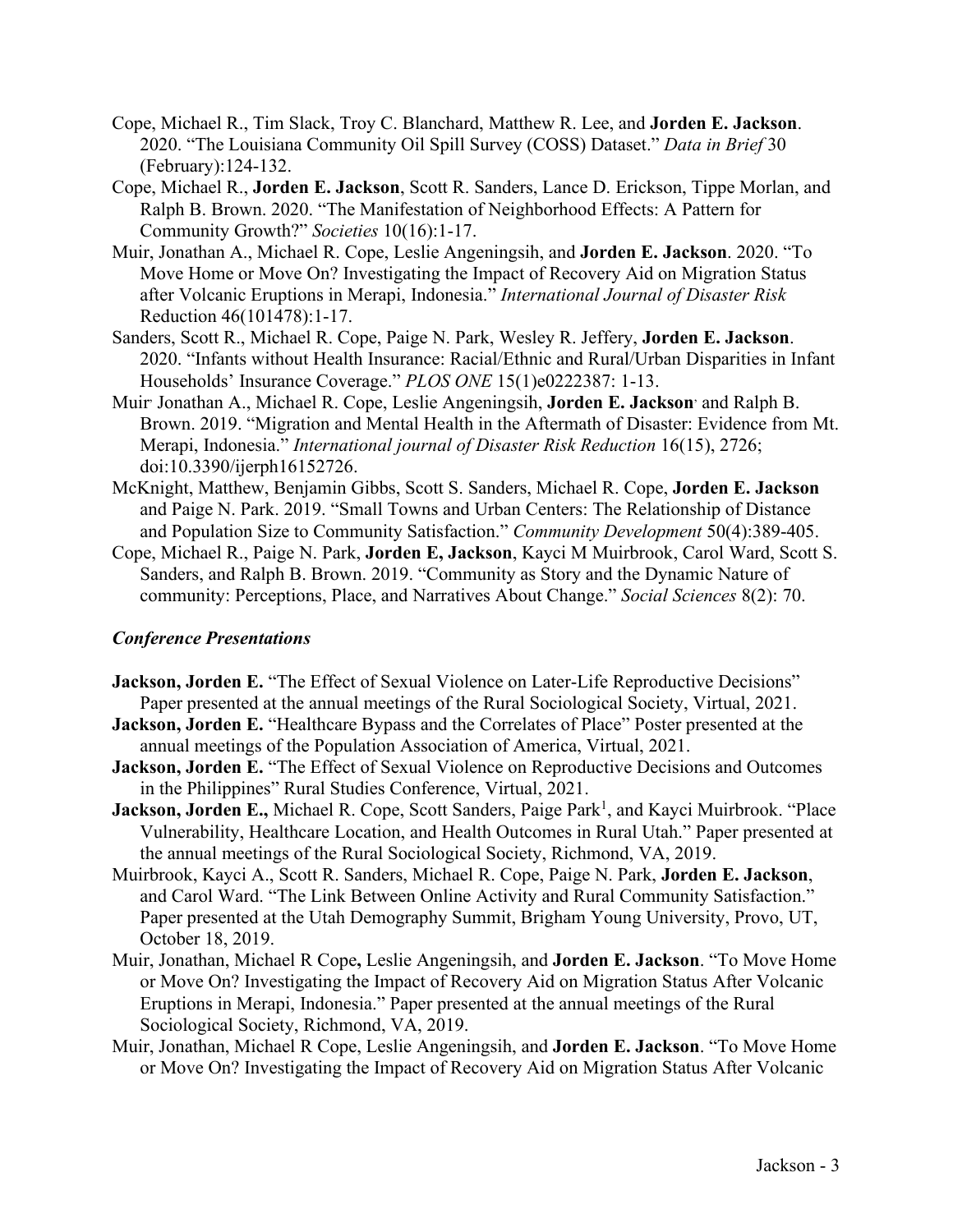Eruptions in Merapi, Indonesia." Poster presented at the annual meetings of the Population Association of America, Austin, TX, 2019.

- **Jackson, Jorden E.,** Scott Sanders, Michael R Cope, Scott Sanders, Carol Ward, Paige Park, and Kayci Muirbrook. "The Effect of Distance to Women's Health Services on Women's Healthcare Experience in Rural Utah." Paper presented at the annual meetings of the Pacific Sociological Association, Oakland, CA, 2019.
- Park, Paige, Michael R Cope, Scott Sanders, **Jorden E. Jackson**, Kayci Muirbrook, and Carol Ward. "Psychological Sense of Community in Rural Utah: The Religious Divide." Paper presented at the annual meetings of the Pacific Sociological Association, Oakland, CA, 2019
- Muirbrook, Kayci, Michael R Cope, Paige N Park, Scott Sanders, **Jorden E. Jackson**, and Carol Ward. "The Link Between Online Activity and Rural Community Satisfaction" Paper presented at the annual meetings of the Pacific Sociological Association, Oakland, CA, 2019.
- Sanders, Scott R., Michael R. Cope, Elizabeth Pulsipher, **Jorden E. Jackson**, and Julius Johnson. "Understanding the Effect of the Affordable Care Act (Obama Care) on Rural Primary Health Care Selection." Paper presented at the annual meetings of the Rural Sociological Society, Portland, OR, 2018.

# *Book Reviews*

**Jackson, Jorden E.** 2019. "Gender and Rural Globalization: International Perspectives on Gender and Rural Development, edited by Bettina B. Bock and Sally Shortall, Boston: CABI, 2017. 360 pp. \$107.59 (hardcover). ISBN‐13: 978‐1780646251." *Rural Sociology* 627-628.

# **SURVEY DATASETS**

Rural Utah Community Study, 2008 and 2017 Montana Health Matters Survey, 2010, 2018 Springville Citizens Viewpoint Survey, 2005, 2007, 2009, 2011, 2013, 2015, and 2017 Coalville Citizen's Viewpoint Survey, 1994 and 2018

#### **PRESENTATIONS AND INVITED LECTURES**

"Social Movements During Covid" Girls Lobby Training, 2021. "Social Change and Women in Community Organizing" Girls Lobby Training, 2019.

#### **PROFESSIONAL CERTIFICATES**

Online Teaching Certificate, The Pennsylvania State University. Awarded May 2021. Tagalog Language Certificate, Brigham Young University. Awarded April 2016.

# **PROFESSIONAL AFFILIATIONS**

Rural Sociological Society, 2019-Present Population Association of America, 2020- Present Rural Sociology Graduate Association, 2020- Present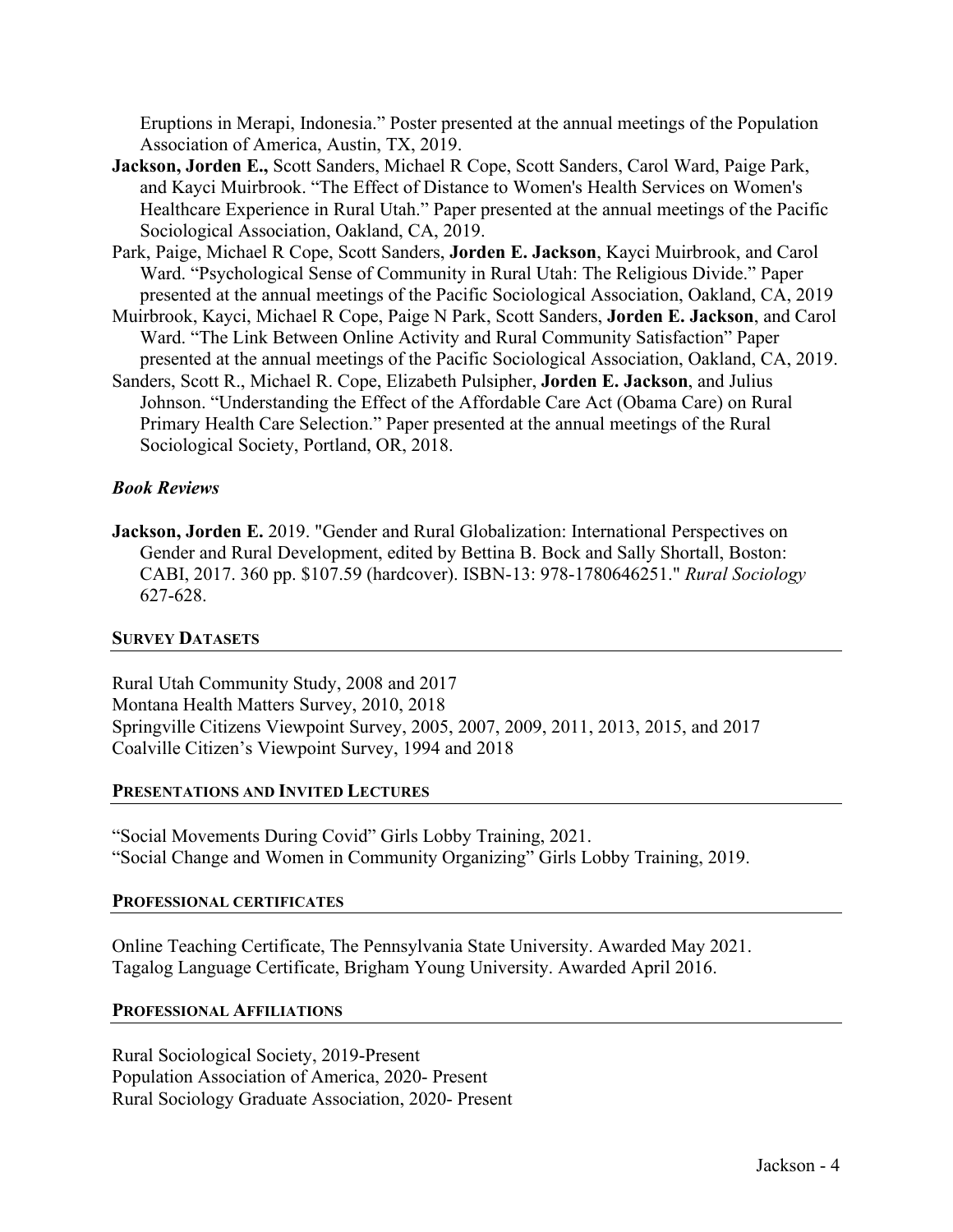### **PROFESSIONAL SERVICE**

Co-Chair, Community, Health, and Family Research Interest Group, Rural Sociological Society, 2021-present Conference Co-Organizer, Rural Studies Conference, Pennsylvania State University, 2021 Treasurer, Rural Sociology Graduate Student Association, 2021 President, Women's Studies Honor Society, Brigham Young University, 2017-2018

Peer-Reviewed Articles for:

• Aging and Society

# **COMMUNITY SERVICE**

Rape Crisis Team, Volunteer hospital responder and hotline worker, Utah County, Utah, 2019- 2020

Women's March Provo, Founding president, Provo, Utah, 2018-2020 Elizabeth Smart Foundation, Volunteer researcher, Provo, Utah, 2018 Center for Women and Children in Crisis, Case manager internship, Provo, Utah, 2017

#### **SKILLS**

Stata SAAS Microsoft Publisher Microsoft Excel Geoda